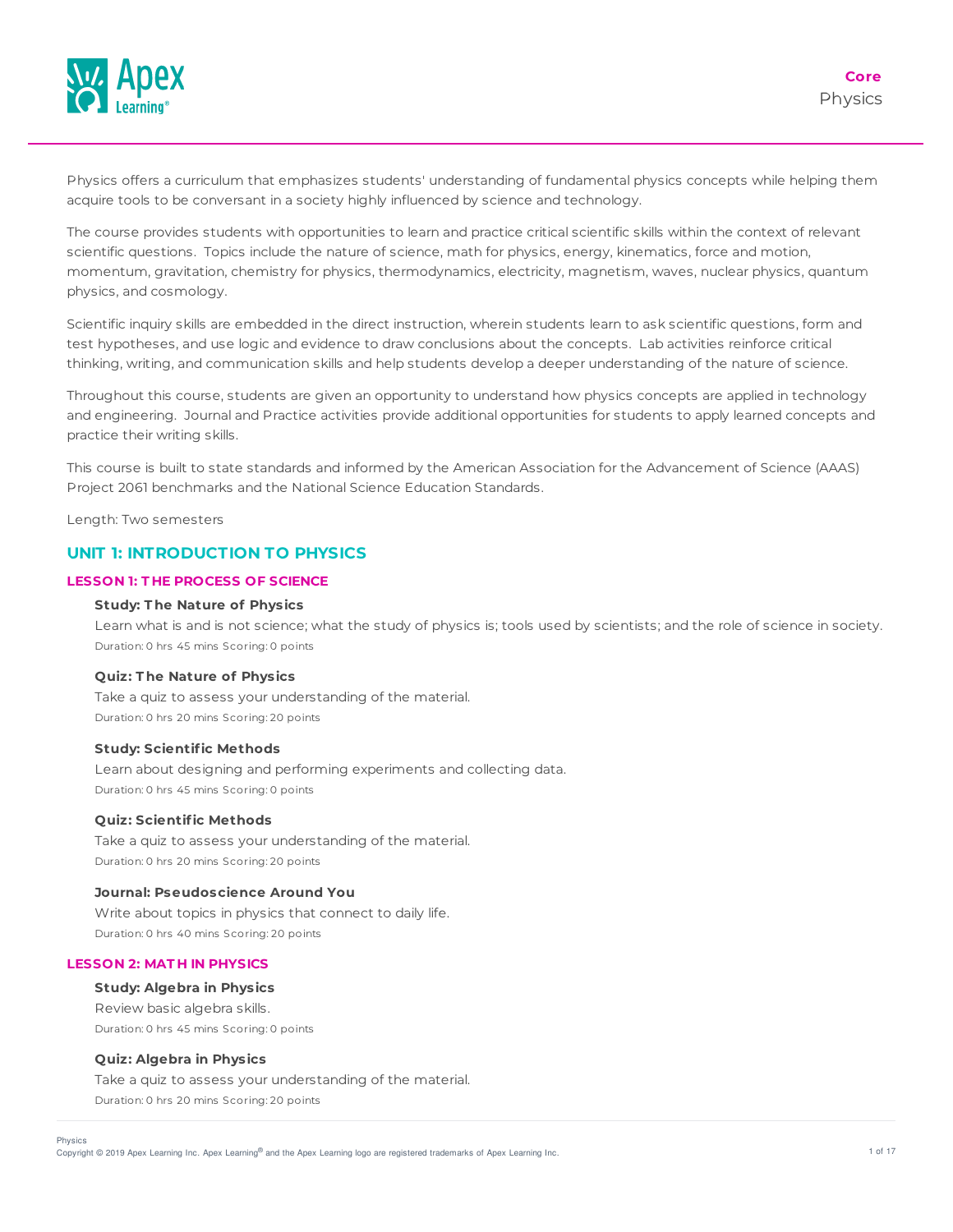#### **Study: Units and Measurement**

Review the usefulness of using units in scientific measurement; learn about significant figures and measurement error; learn about SI units; convert between units. Duration: 0 hrs 45 mins Scoring: 0 points

#### **Quiz: Units and Measurement**

Take a quiz to assess your understanding of the material. Duration: 0 hrs 20 mins Scoring: 20 points

# **Study: Graphing**

Learn about different types of graphs and their suitability for sets of data; learn how to graph data as well as interpolate and extrapolate data based on a graph. Duration: 0 hrs 45 mins Scoring: 0 points

# **Quiz: Graphing**

Take a quiz to assess your understanding of the material. Duration: 0 hrs 20 mins Scoring: 20 points

#### **LESSON 3: MAT H FOR MOT ION**

#### **Study: Introduction to Vectors**

Learn the difference between scalar and vector quantities and how to use vectors appropriately. Duration: 0 hrs 45 mins Scoring: 0 points

### **Quiz: Introduction to Vectors**

Take a quiz to assess your understanding of the material. Duration: 0 hrs 20 mins Scoring: 20 points

#### **Study: Vector Operations**

Learn how to add vector quantities by resolving into their components. Duration: 0 hrs 45 mins Scoring: 0 points

# **Quiz: Vector Operations**

Take a quiz to assess your understanding of the material. Duration: 0 hrs 20 mins Scoring: 20 points

#### **Study: T rigonometry**

Learn how trigonometry is applied to physics problems involving angles. Duration: 0 hrs 45 mins Scoring: 0 points

# **Quiz: T rigonometry**

Take a quiz to assess your understanding of the material. Duration: 0 hrs 20 mins Scoring: 20 points

#### **Practice: Introduction to Physics**

Practice problem-solving skills related to concepts in the lesson. Duration: 1 hr 30 mins Scoring: 25 points

#### **LESSON 4: DOING SCIENCE: INT RODUCT ION T O PHYSICS**

#### **Study: Physics and the World**

Learn about the process of scientific inquiry. Duration: 0 hrs 40 mins Scoring: 0 points

### **Quiz: Physics and the World**

Take a quiz to assess your understanding of the material. Duration: 0 hrs 20 mins Scoring: 20 points

#### **Lab: Measuring and Estimating**

Use scientific methods and skills to perform a lab experiment. Duration: 1 hr 30 mins Scoring: 50 points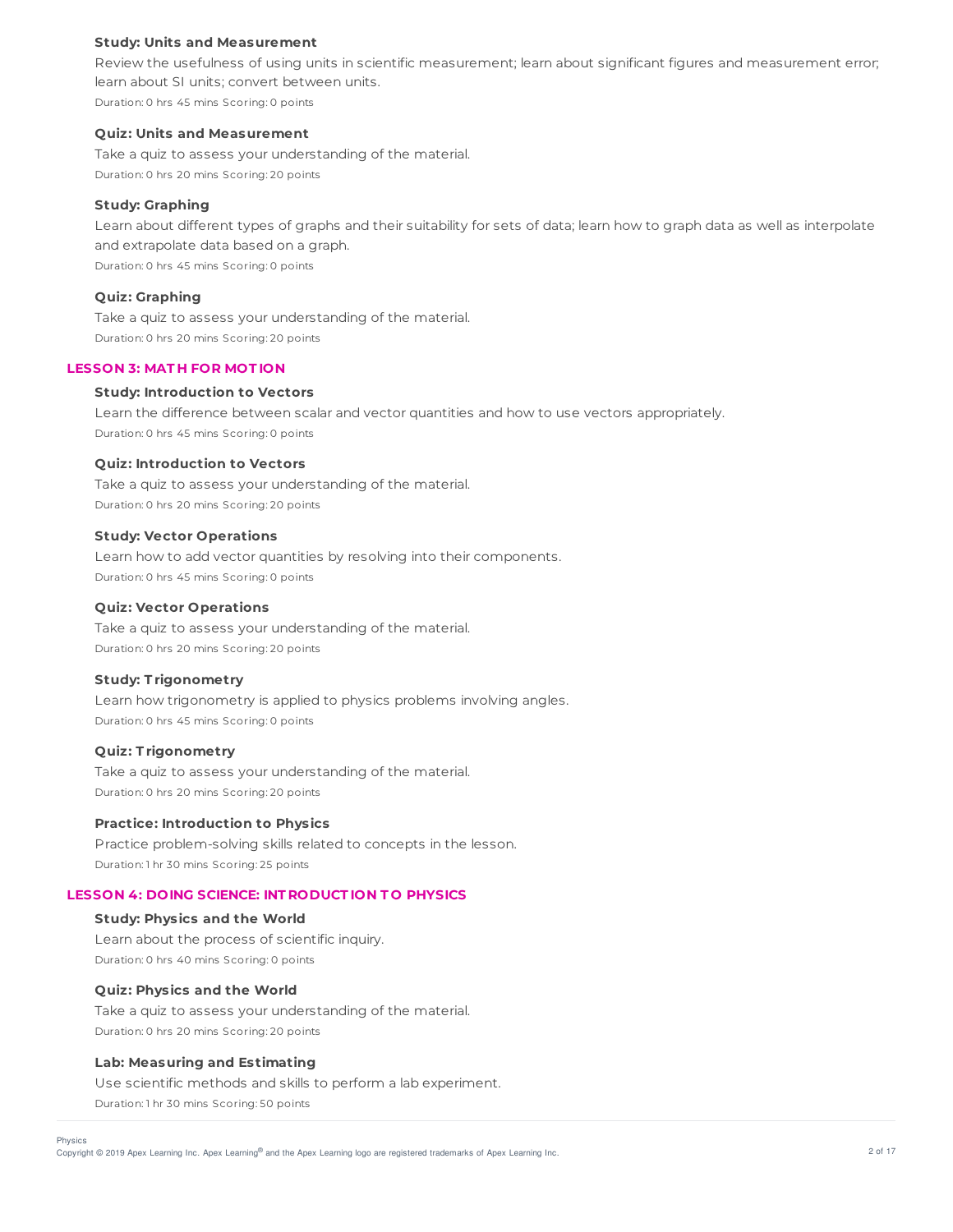#### **Discuss: Measuring and Estimating Lab**

Discuss the results of your lab. Duration: 0 hrs 20 mins Scoring: 15 points

#### **LESSON 5: INT RODUCT ION T O PHYSICS WRAP-UP**

# **Review: Unit Review**

Prepare for the unit test by reviewing key concepts and skills. Duration: 0 hrs 30 mins Scoring: 0 points

#### **T est (CS): Computer-Scored Unit T est**

Take a computer-scored test to assess what you have learned in this unit. Duration: 1 hr Scoring: 50 points

# **T est (T S): T eacher-Scored Unit T est**

Take a teacher-scored test to assess what you have learned in this unit. Duration: 1 hr Scoring: 50 points

# **UNIT 2: ENERGY**

#### **LESSON 1: ENERGY AND FORCES**

#### **Study: T ypes of Energy**

Learn about different types of energy and examples of each type. Duration: 0 hrs 45 mins Scoring: 0 points

#### **Quiz: T ypes of Energy**

Take a quiz to assess your understanding of the material. Duration: 0 hrs 20 mins Scoring: 20 points

#### **Study: Forces**

Learn about the four fundamental forces and how the strengths of the different forces vary with distance. Duration: 0 hrs 45 mins Scoring: 0 points

### **Quiz: Forces**

Take a quiz to assess your understanding of the material. Duration: 0 hrs 20 mins Scoring: 20 points

### **LESSON 2: CONSERVAT ION OF ENERGY**

# **Study: Calculating Energy**

Learn how to calculate the kinetic energy of a moving object and the potential energy of a system; learn how temperature is related to the kinetic energy of molecules. Duration: 0 hrs 45 mins Scoring: 0 points

#### **Quiz: Calculating Energy**

Take a quiz to assess your understanding of the material. Duration: 0 hrs 20 mins Scoring: 20 points

#### **Study: Conservation of Energy**

Learn how energy transforms and is conserved in simple and complex systems; learn how to perform calculations that illustrate the law of conservation of energy. Duration: 0 hrs 45 mins Scoring: 0 points

# **Quiz: Conservation of Energy**

Take a quiz to assess your understanding of the material. Duration: 0 hrs 20 mins Scoring: 20 points

### **Journal: Energy and You**

Physics

Write about topics in physics that connect to daily life. Duration: 0 hrs 40 mins Scoring: 20 points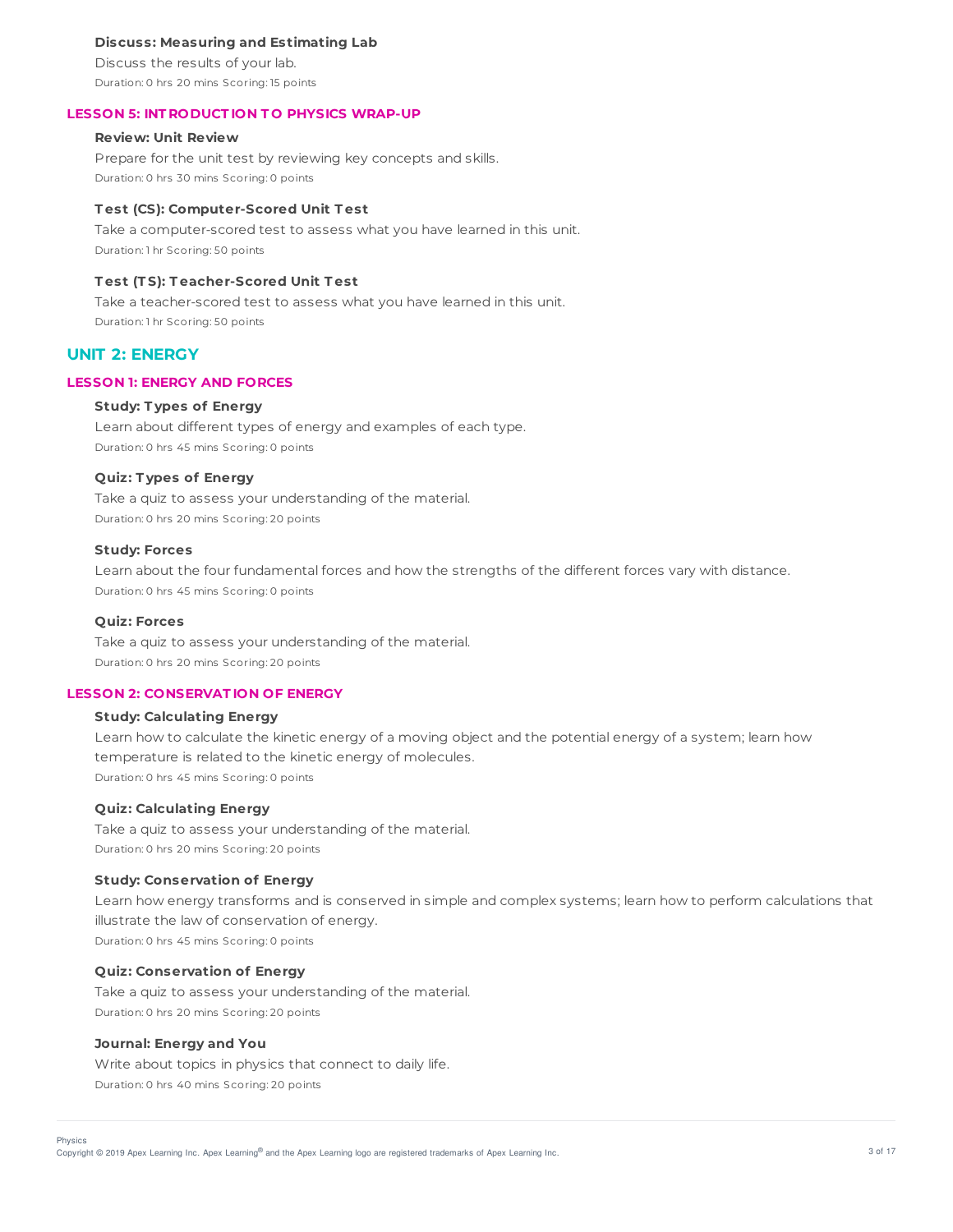## **LESSON 3: USEFUL ENERGY**

#### **Study: Work and Power**

Learn how to differentiate between energy and work and between work and power; learn how to calculate work done and power produced in simple systems. Duration: 0 hrs 45 mins Scoring: 0 points

#### **Quiz: Work and Power**

Take a quiz to assess your understanding of the material. Duration: 0 hrs 20 mins Scoring: 20 points

# **Study: Machines and Efficiency**

Learn about different types of simple machines and their mechanical advantages; learn how to calculate work done by simple machines. Duration: 0 hrs 45 mins Scoring: 0 points

#### **Quiz: Machines and Efficiency**

Take a quiz to assess your understanding of the material. Duration: 0 hrs 20 mins Scoring: 20 points

### **Study: Energy and Sustainability**

Learn about the advantages and disadvantages of different energy sources; learn how to apply scientific reasoning to analyze socially relevant energy issues. Duration: 0 hrs 45 mins Scoring: 0 points

#### **Quiz: Energy and Sustainability**

Take a quiz to assess your understanding of the material. Duration: 0 hrs 20 mins Scoring: 20 points

#### **Practice: Energy**

Practice problem-solving skills related to concepts in the lesson. Duration: 1 hr 30 mins Scoring: 25 points

#### **LESSON 4: DOING SCIENCE: ENERGY**

#### **Study: Physics Experiments**

Learn about the process of scientific inquiry. Duration: 0 hrs 40 mins Scoring: 0 points

#### **Quiz: Physics Experiments**

Take a quiz to assess your understanding of the material. Duration: 0 hrs 20 mins Scoring: 20 points

# **Lab: Conservation of Energy**

Use scientific methods and skills to perform a lab experiment. Duration: 1 hr 30 mins Scoring: 50 points

# **Discuss: Conservation of Energy Lab**

Discuss the results of your lab. Duration: 0 hrs 20 mins Scoring: 15 points

#### **LESSON 5: ENERGY WRAP-UP**

# **Review: Unit Review** Prepare for the unit test by reviewing key concepts and skills. Duration: 0 hrs 30 mins Scoring: 0 points

#### **T est (CS): Computer-Scored Unit T est**

Take a computer-scored test to assess what you have learned in this unit. Duration: 1 hr Scoring: 50 points

### **T est (T S): T eacher-Scored Unit T est**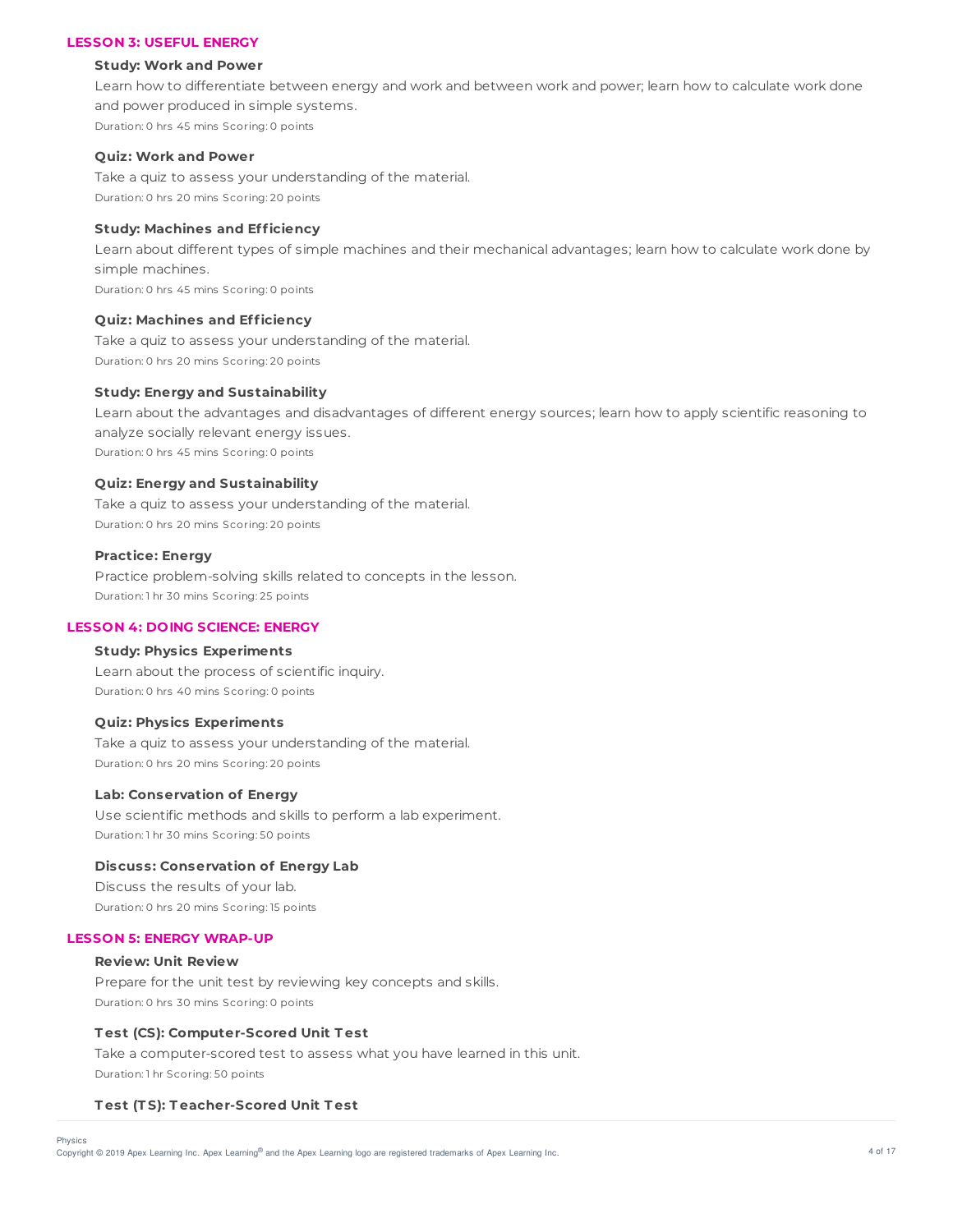Take a teacher-scored test to assess what you have learned in this unit. Duration: 1 hr Scoring: 50 points

# **UNIT 3: KINEMATICS**

### **LESSON 1: DISPLACEMENT , VELOCIT Y, AND ACCELERAT ION**

# **Study: Displacement and Velocity**

Learn how to solve problems involving distance; speed; time; and velocity; learn how to draw and interpret a positiontime graph.

Duration: 0 hrs 45 mins Scoring: 0 points

### **Quiz: Displacement and Velocity**

Take a quiz to assess your understanding of the material. Duration: 0 hrs 20 mins Scoring: 20 points

#### **Study: Acceleration**

Learn how to solve problems involving acceleration; learn how acceleration relates to velocity; to displacement; and to time.

Duration: 0 hrs 45 mins Scoring: 0 points

# **Quiz: Acceleration**

Take a quiz to assess your understanding of the material. Duration: 0 hrs 20 mins Scoring: 20 points

#### **Study: Free Fall**

Learn how to solve problems involving the force of gravity acting on an object. Duration: 0 hrs 45 mins Scoring: 0 points

# **Quiz: Free Fall**

Take a quiz to assess your understanding of the material. Duration: 0 hrs 20 mins Scoring: 20 points

#### **Journal: Vectors and Motion**

Write about topics in physics that connect to daily life. Duration: 0 hrs 40 mins Scoring: 20 points

#### **LESSON 2: NONLINEAR MOT ION**

### **Study: Projectile Motion**

Learn how to solve problems involving two-dimensional trajectories. Duration: 0 hrs 45 mins Scoring: 0 points

# **Quiz: Projectile Motion**

Take a quiz to assess your understanding of the material. Duration: 0 hrs 20 mins Scoring: 20 points

#### **Study: Circular Motion**

Learn how to solve problems involving circular motion. Duration: 0 hrs 45 mins Scoring: 0 points

# **Quiz: Circular Motion**

Take a quiz to assess your understanding of the material. Duration: 0 hrs 20 mins Scoring: 20 points

#### **Study: Relative Motion**

Learn about frames of reference; learn how to solve motion problems using a variety of frames of reference. Duration: 0 hrs 45 mins Scoring: 0 points

#### **Quiz: Relative Motion**

Take a quiz to assess your understanding of the material.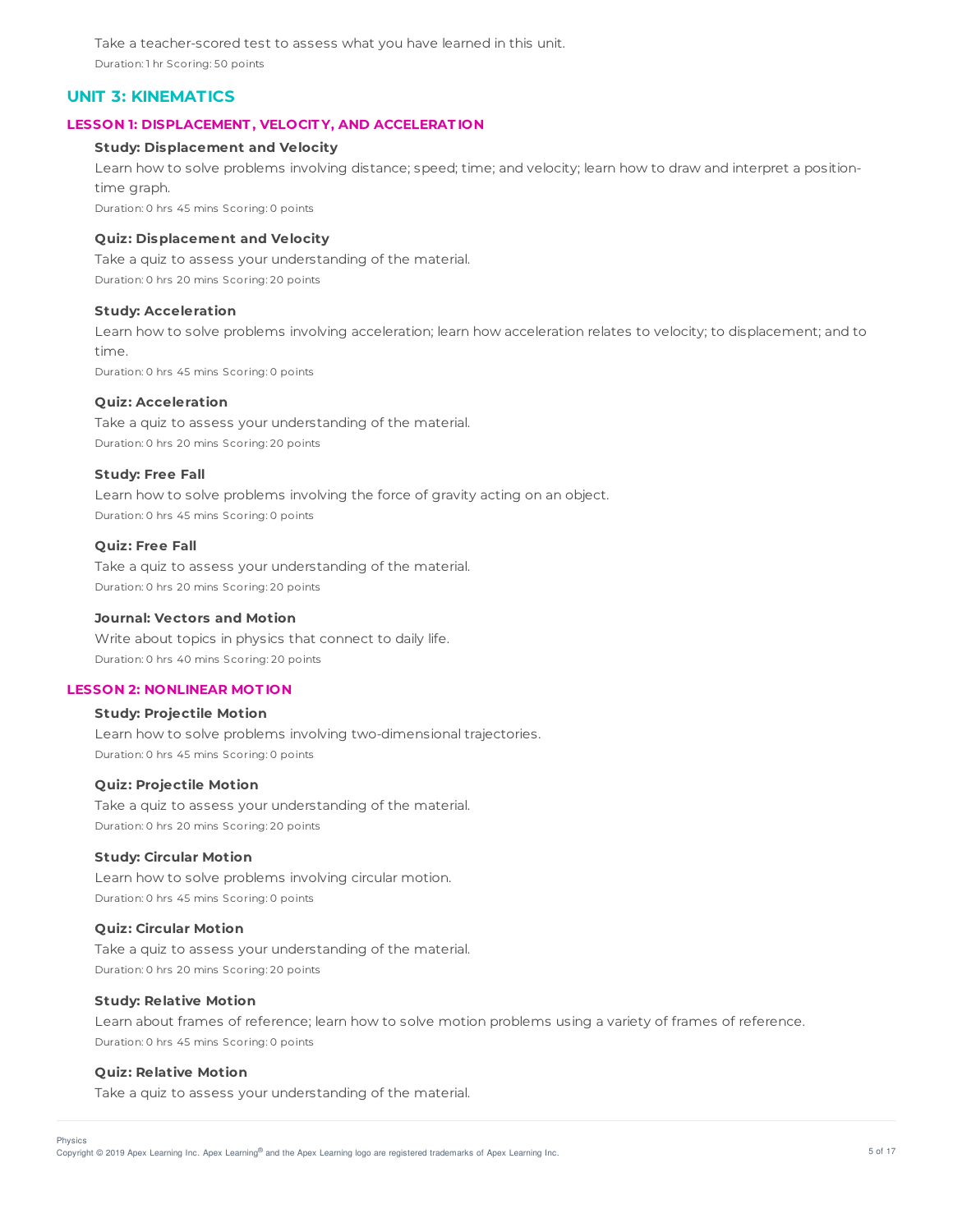Duration: 0 hrs 20 mins Scoring: 20 points

#### **Practice: Kinematics**

Practice problem-solving skills related to concepts in the lesson. Duration: 1 hr 30 mins Scoring: 25 points

#### **LESSON 3: DOING SCIENCE: KINEMAT ICS**

#### **Study: Organizing and Analyzing Experimental Results**

Learn about the process of scientific inquiry. Duration: 0 hrs 40 mins Scoring: 0 points

### **Quiz: Organizing and Analyzing Experimental Results**

Take a quiz to assess your understanding of the material. Duration: 0 hrs 20 mins Scoring: 20 points

#### **Lab: Kinematics**

Use scientific methods and skills to perform a lab experiment. Duration: 1 hr 30 mins Scoring: 50 points

#### **Discuss: Kinematics Lab**

Discuss the results of your lab. Duration: 0 hrs 20 mins Scoring: 15 points

### **LESSON 4: KINEMAT ICS WRAP-UP**

# **Review: Unit Review**

Prepare for the unit test by reviewing key concepts and skills. Duration: 0 hrs 30 mins Scoring: 0 points

#### **T est (CS): Computer-Scored Unit T est**

Take a computer-scored test to assess what you have learned in this unit. Duration: 1 hr Scoring: 50 points

### **T est (T S): T eacher-Scored Unit T est**

Take a teacher-scored test to assess what you have learned in this unit. Duration: 1 hr Scoring: 50 points

# **UNIT 4: DYNAMICS**

## **LESSON 1: FORCE AND MOT ION**

#### **Study: Newton's Laws**

Learn how Newton's laws can be applied to everyday situations. Duration: 0 hrs 45 mins Scoring: 0 points

## **Quiz: Newton's Laws**

Take a quiz to assess your understanding of the material. Duration: 0 hrs 20 mins Scoring: 20 points

#### **Study: Force Problems**

Learn how to construct and interpret free-body diagrams for situations involving both balanced and unbalanced forces. Duration: 0 hrs 45 mins Scoring: 0 points

# **Quiz: Force Problems**

Physics

Take a quiz to assess your understanding of the material. Duration: 0 hrs 20 mins Scoring: 20 points

# **LESSON 2: CALCULAT IONS WIT H FORCES**

#### **Study: Free-Body Diagrams**

Learn how to solve problems using Newton's second law and how to do calculations involving force and work. Duration: 0 hrs 45 mins Scoring: 0 points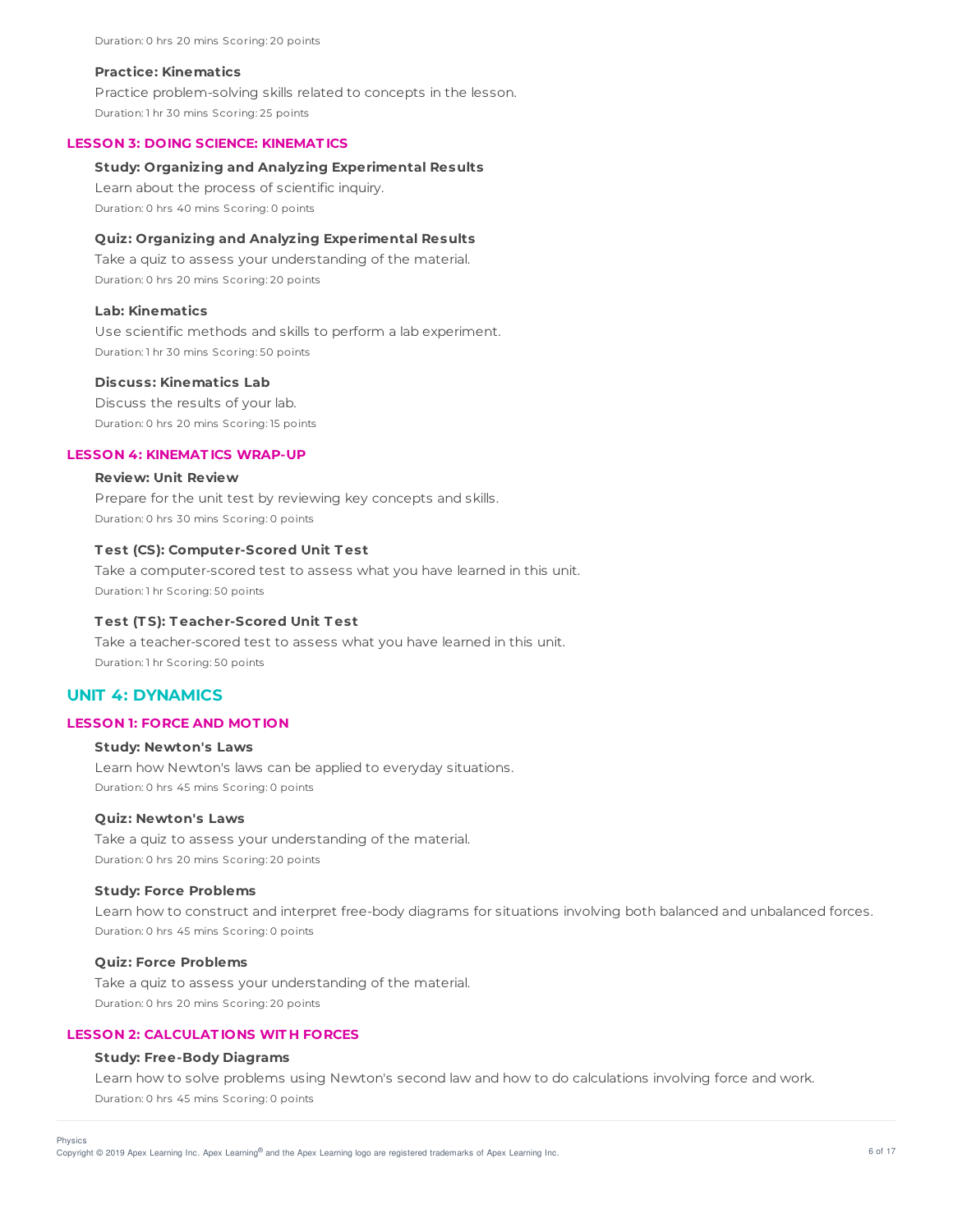#### **Quiz: Free-Body Diagrams**

Take a quiz to assess your understanding of the material. Duration: 0 hrs 20 mins Scoring: 20 points

#### **Study: Multiple Forces**

Learn how to determine the change of motion of an object acted on by multiple forces; how to solve two-dimensional problems involving balanced forces; and how to calculate the net force on an object. Duration: 0 hrs 45 mins Scoring: 0 points

# **Quiz: Multiple Forces**

Take a quiz to assess your understanding of the material. Duration: 0 hrs 20 mins Scoring: 20 points

### **Study: Friction**

Learn how to differentiate between static and kinetic friction and how to solve problems involving frictional forces. Duration: 0 hrs 45 mins Scoring: 0 points

### **Quiz: Friction**

Take a quiz to assess your understanding of the material. Duration: 0 hrs 20 mins Scoring: 20 points

#### **Journal: Friction and You**

Write about topics in physics that connect to daily life. Duration: 0 hrs 40 mins Scoring: 20 points

#### **Practice: Dynamics**

Practice problem-solving skills related to concepts in the lesson. Duration: 1 hr 30 mins Scoring: 25 points

# **LESSON 3: DOING SCIENCE: DYNAMICS**

## **Study: Errors in Experiments**

Learn about the process of scientific inquiry. Duration: 0 hrs 40 mins Scoring: 0 points

### **Quiz: Errors in Experiments**

Take a quiz to assess your understanding of the material. Duration: 0 hrs 20 mins Scoring: 20 points

# **Lab: Force of Friction**

Use scientific methods and skills to perform a lab experiment. Duration: 1 hr 30 mins Scoring: 50 points

# **Discuss: Force of Friction Lab**

Discuss the results of your lab. Duration: 0 hrs 20 mins Scoring: 15 points

#### **LESSON 4: DYNAMICS WRAP-UP**

# **Review: Unit Review**

Prepare for the unit test by reviewing key concepts and skills. Duration: 0 hrs 30 mins Scoring: 0 points

#### **T est (CS): Computer-Scored Unit T est**

Take a computer-scored test to assess what you have learned in this unit. Duration: 1 hr Scoring: 50 points

### **T est (T S): T eacher-Scored Unit T est**

Take a teacher-scored test to assess what you have learned in this unit. Duration: 1 hr Scoring: 50 points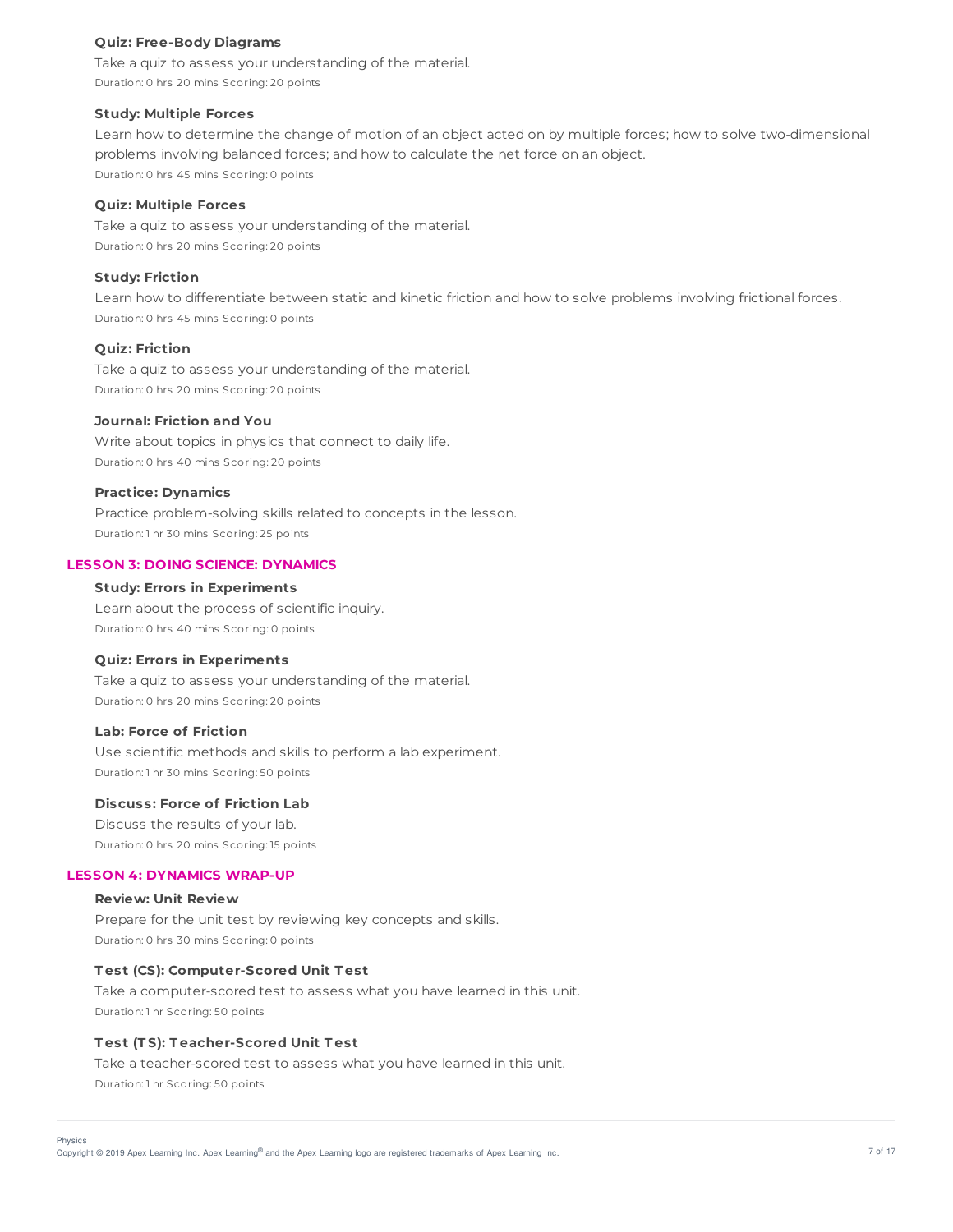# **UNIT 5: MOMENTUM AND GRAVITATION**

#### **LESSON 1: MOMENT UM**

#### **Study: Momentum**

Learn how to differentiate between force and energy and between energy and momentum; learn how to calculate the momentum of a mechanical system. Duration: 0 hrs 45 mins Scoring: 0 points

### **Quiz: Momentum**

Take a quiz to assess your understanding of the material. Duration: 0 hrs 20 mins Scoring: 20 points

# **Study: Conservation of Momentum**

Learn how to solve problems involving conservation of momentum and elastic/inelastic collision situations. Duration: 0 hrs 45 mins Scoring: 0 points

## **Quiz: Conservation of Momentum**

Take a quiz to assess your understanding of the material. Duration: 0 hrs 20 mins Scoring: 20 points

### **LESSON 2: HARMONIC MOT ION**

#### **Study: Harmonic Motion**

Learn how to apply the law of conservation of energy to situations involving harmonic motion and how to perform calculations involving Hooke's law. Duration: 0 hrs 45 mins Scoring: 0 points

#### **Quiz: Harmonic Motion**

Take a quiz to assess your understanding of the material. Duration: 0 hrs 20 mins Scoring: 20 points

### **Journal: Rhythm in Your Life**

Write about topics in physics that connect to daily life. Duration: 0 hrs 40 mins Scoring: 20 points

#### **LESSON 3: PLANET ARY PHYSICS**

## **Study: Orbits**

Learn how to describe the motion of satellites and planets and how to solve problems involving the gravitational force between two objects. Duration: 0 hrs 45 mins Scoring: 0 points

#### **Quiz: Orbits**

Take a quiz to assess your understanding of the material. Duration: 0 hrs 20 mins Scoring: 20 points

### **Practice: Momentum and Gravitation**

Practice problem-solving skills related to concepts in the lesson. Duration: 1 hr 30 mins Scoring: 25 points

#### **LESSON 4: DOING SCIENCE: MOMENT UM AND GRAVIT AT ION**

# **Study: Evaluating Scientific Conclusions**

Learn about the process of scientific inquiry. Duration: 0 hrs 40 mins Scoring: 0 points

#### **Quiz: Evaluating Scientific Conclusions**

Take a quiz to assess your understanding of the material. Duration: 0 hrs 20 mins Scoring: 20 points

#### **Lab: Simple Harmonic Motion**

Use scientific methods and skills to perform a lab experiment.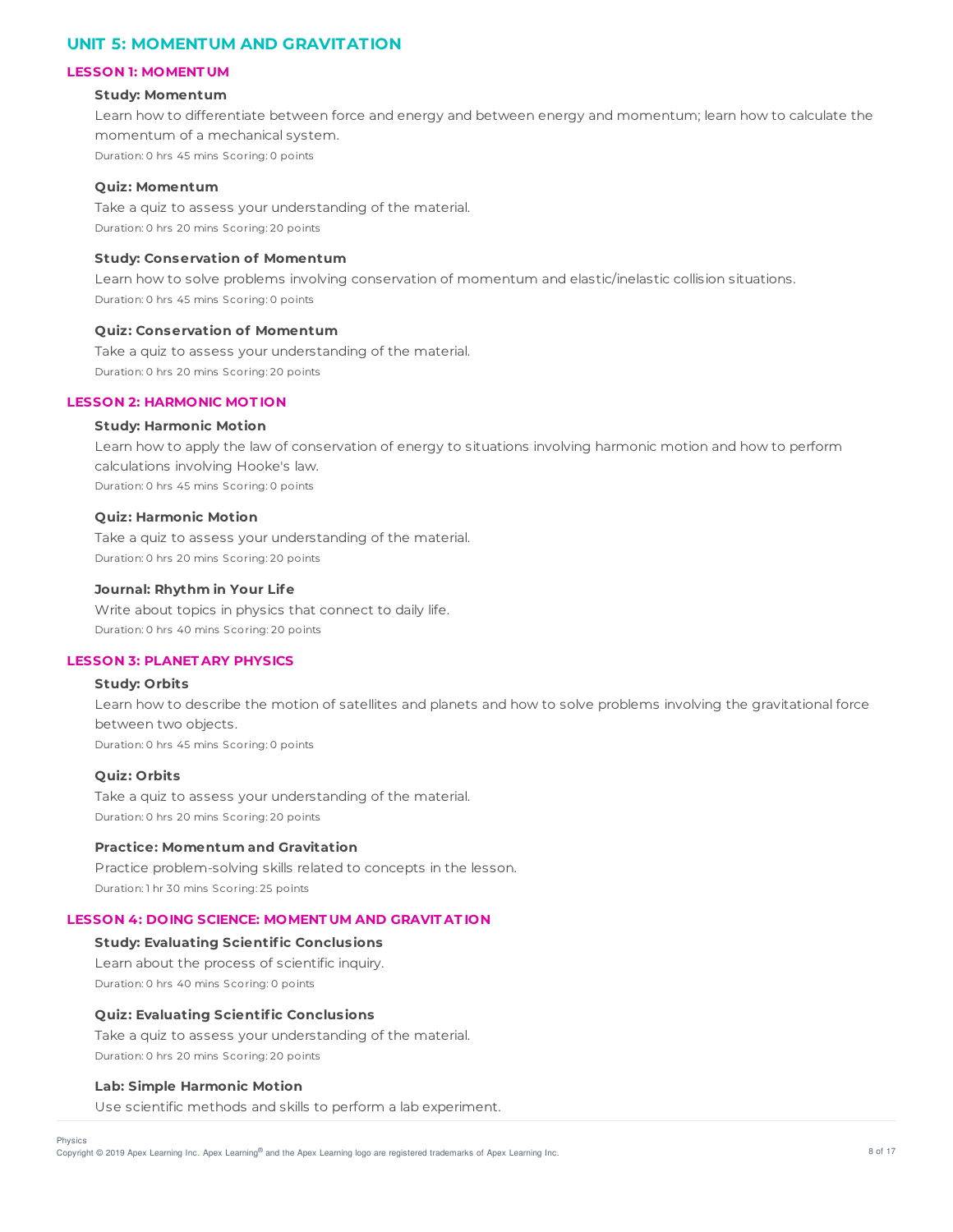Duration: 1 hr 30 mins Scoring: 50 points

#### **Discuss: Simple Harmonic Motion Lab**

Discuss the results of your lab. Duration: 0 hrs 20 mins Scoring: 15 points

### **LESSON 5: MOMENT UM AND GRAVIT AT ION WRAP-UP**

### **Review: Unit Review**

Prepare for the unit test by reviewing key concepts and skills. Duration: 0 hrs 30 mins Scoring: 0 points

#### **T est (CS): Computer-Scored Unit T est**

Take a computer-scored test to assess what you have learned in this unit. Duration: 1 hr Scoring: 50 points

#### **T est (T S): T eacher-Scored Unit T est**

Take a teacher-scored test to assess what you have learned in this unit. Duration: 1 hr Scoring: 50 points

# **UNIT 6: SEMESTER 1 REVIEW AND EXAM**

# **LESSON 1: SEMEST ER 1 REVIEW AND EXAM**

### **Review: Semester 1**

Prepare for the final exam by reviewing key concepts and skills. Duration: 1 hr Scoring: 0 points

### **Exam: Semester 1**

Take a computer-scored exam to demonstrate your mastery of concepts and skills covered in Semester 1. Duration: 1 hr Scoring: 100 points

#### **Final Exam: Semester 1**

Take a teacher-scored exam to demonstrate your mastery of concepts and skills covered in Semester 1. Duration: 1 hr Scoring: 100 points

# **UNIT 7: CHEMICAL PHYSICS**

#### **LESSON 1: CHEMIST RY FOR PHYSICS**

# **Study: Atomic Structure and the Periodic T able**

Learn about the structure of an atom; learn how to use the periodic table to find information about atoms; learn about the history of atomic theory. Duration: 0 hrs 45 mins Scoring: 0 points

# **Quiz: Atomic Structure and the Periodic T able**

Take a quiz to assess your understanding of the material. Duration: 0 hrs 20 mins Scoring: 20 points

#### **Study: Chemical Bonds**

Learn how molecules are different from atoms; learn how molecules form; learn how molecules bond to other molecules.

Duration: 0 hrs 45 mins Scoring: 0 points

### **Quiz: Chemical Bonds**

Take a quiz to assess your understanding of the material. Duration: 0 hrs 20 mins Scoring: 20 points

# **Journal: Elements in Daily Life**

Write about topics in physics that connect to daily life.

Duration: 0 hrs 40 mins Scoring: 20 points

#### **LESSON 2: INT RODUCT ION T O ST AT ES OF MAT T ER**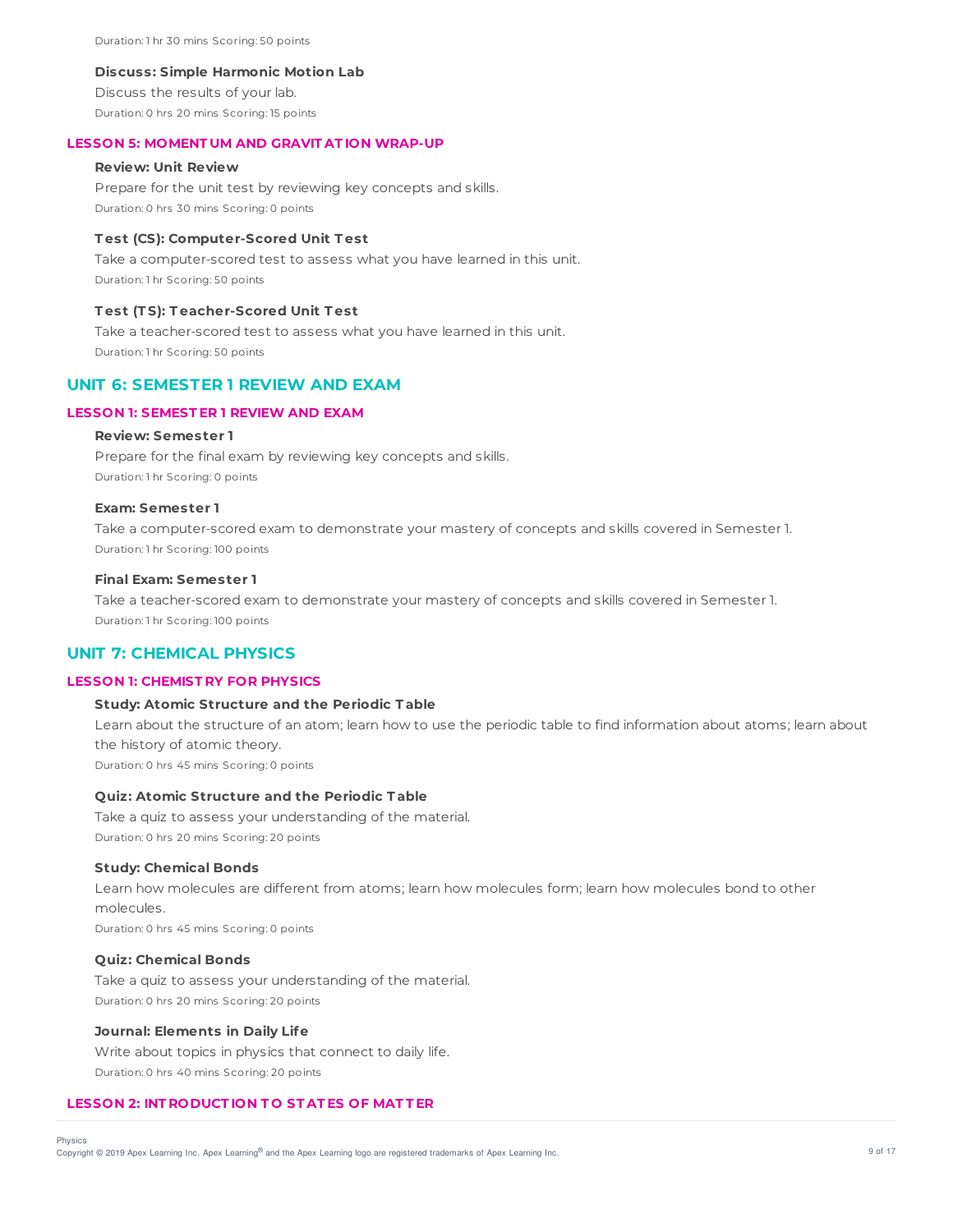### **Study: Movement in Matter**

Learn about the various states of matter in terms of kinetic molecular theory; learn why molecules move and how their movements can be measured. Duration: 0 hrs 45 mins Scoring: 0 points

#### **Quiz: Movement in Matter**

Take a quiz to assess your understanding of the material. Duration: 0 hrs 20 mins Scoring: 20 points

# **Study: Fluid Dynamics and Buoyancy**

Learn about and apply Archimedes' and Bernoulli's principles; learn about and apply Pascal's principle; learn about the unique properties of water. Duration: 0 hrs 45 mins Scoring: 0 points

## **Quiz: Fluid Dynamics and Buoyancy**

Take a quiz to assess your understanding of the material. Duration: 0 hrs 20 mins Scoring: 20 points

#### **Practice: Chemical Physics**

Practice problem-solving skills related to concepts in the lesson. Duration: 1 hr 30 mins Scoring: 25 points

### **LESSON 3: DOING SCIENCE: CHEMICAL PHYSICS**

#### **Study: T he People of Science**

Learn about the process of scientific inquiry. Duration: 0 hrs 40 mins Scoring: 0 points

#### **Quiz: T he People of Science**

Take a quiz to assess your understanding of the material. Duration: 0 hrs 20 mins Scoring: 20 points

### **Lab: Fluids**

Use scientific methods and skills to perform a lab experiment. Duration: 1 hr 30 mins Scoring: 50 points

#### **Discuss: Fluids Lab**

Discuss the results of your lab. Duration: 0 hrs 20 mins Scoring: 15 points

### **LESSON 4: CHEMICAL PHYSICS WRAP-UP**

### **Review: Unit Review**

Prepare for the unit test by reviewing key concepts and skills. Duration: 0 hrs 30 mins Scoring: 0 points

# **T est (CS): Computer-Scored Unit T est**

Take a computer-scored test to assess what you have learned in this unit. Duration: 1 hr Scoring: 50 points

## **T est (T S): T eacher-Scored Unit T est**

Take a teacher-scored test to assess what you have learned in this unit. Duration: 1 hr Scoring: 50 points

# **UNIT 8: THERMODYNAMICS**

# **LESSON 1: LAWS OF T HERMODYNAMICS**

# **Study: Potential Energy in Chemical Reactions**

Learn what enthalpy and entropy are; learn the difference between exothermic and endothermic reactions; learn how to draw a potential energy diagram for a chemical reaction.

Duration: 0 hrs 45 mins Scoring: 0 points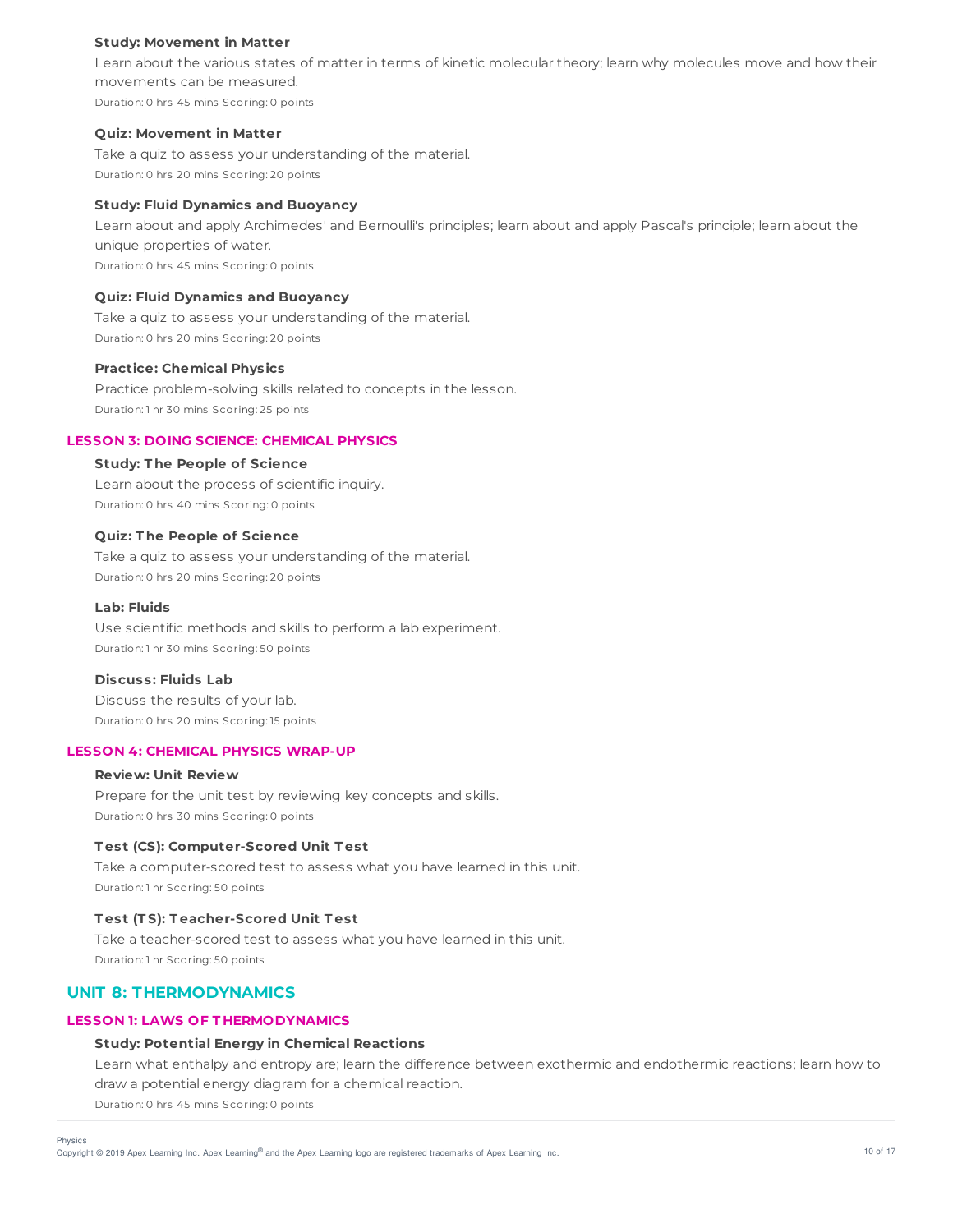### **Quiz: Potential Energy in Chemical Reactions**

Take a quiz to assess your understanding of the material. Duration: 0 hrs 20 mins Scoring: 20 points

### **Study: First Law of T hermodynamics**

Learn about the first and second laws of thermodynamics and how to apply them; learn about differences between open, closed, and isolated systems. Duration: 0 hrs 45 mins Scoring: 0 points

#### **Quiz: First Law of T hermodynamics**

Take a quiz to assess your understanding of the material. Duration: 0 hrs 20 mins Scoring: 20 points

### **Study: Second Law of T hermodynamics**

Learn how to compare and contrast different methods of heat flow. Duration: 0 hrs 45 mins Scoring: 0 points

### **Quiz: Second Law of T hermodynamics**

Take a quiz to assess your understanding of the material. Duration: 0 hrs 20 mins Scoring: 20 points

# **LESSON 2: ENERGY CHANGE**

# **Study: Heat Flow**

Learn how work is done in a heat engine and what factors affect its efficiency Duration: 0 hrs 45 mins Scoring: 0 points

#### **Quiz: Heat Flow**

Take a quiz to assess your understanding of the material. Duration: 0 hrs 20 mins Scoring: 20 points

## **Study: Heating, Cooling, and Phase Changes**

Learn how to solve problems using specific heat capacity and latent heat values; learn how to determine the final temperature when two objects of different temperatures are in contact. Duration: 0 hrs 45 mins Scoring: 0 points

#### **Quiz: Heating, Cooling, and Phase Changes**

Take a quiz to assess your understanding of the material. Duration: 0 hrs 20 mins Scoring: 20 points

### **Practice: T hermodynamics**

Practice problem-solving skills related to concepts in the lesson. Duration: 1 hr 30 mins Scoring: 25 points

# **Journal: Endothermic and Exothermic Reactions**

Write about topics in physics that connect to daily life. Duration: 0 hrs 40 mins Scoring: 20 points

### **LESSON 3: DOING SCIENCE: T HERMODYNAMICS**

#### **Study: Scientific Models**

Learn about the process of scientific inquiry. Duration: 0 hrs 40 mins Scoring: 0 points

### **Quiz: Scientific Models**

Take a quiz to assess your understanding of the material. Duration: 0 hrs 20 mins Scoring: 20 points

#### **Lab: T hermodynamics**

Use scientific methods and skills to perform a lab experiment. Duration: 1 hr 30 mins Scoring: 50 points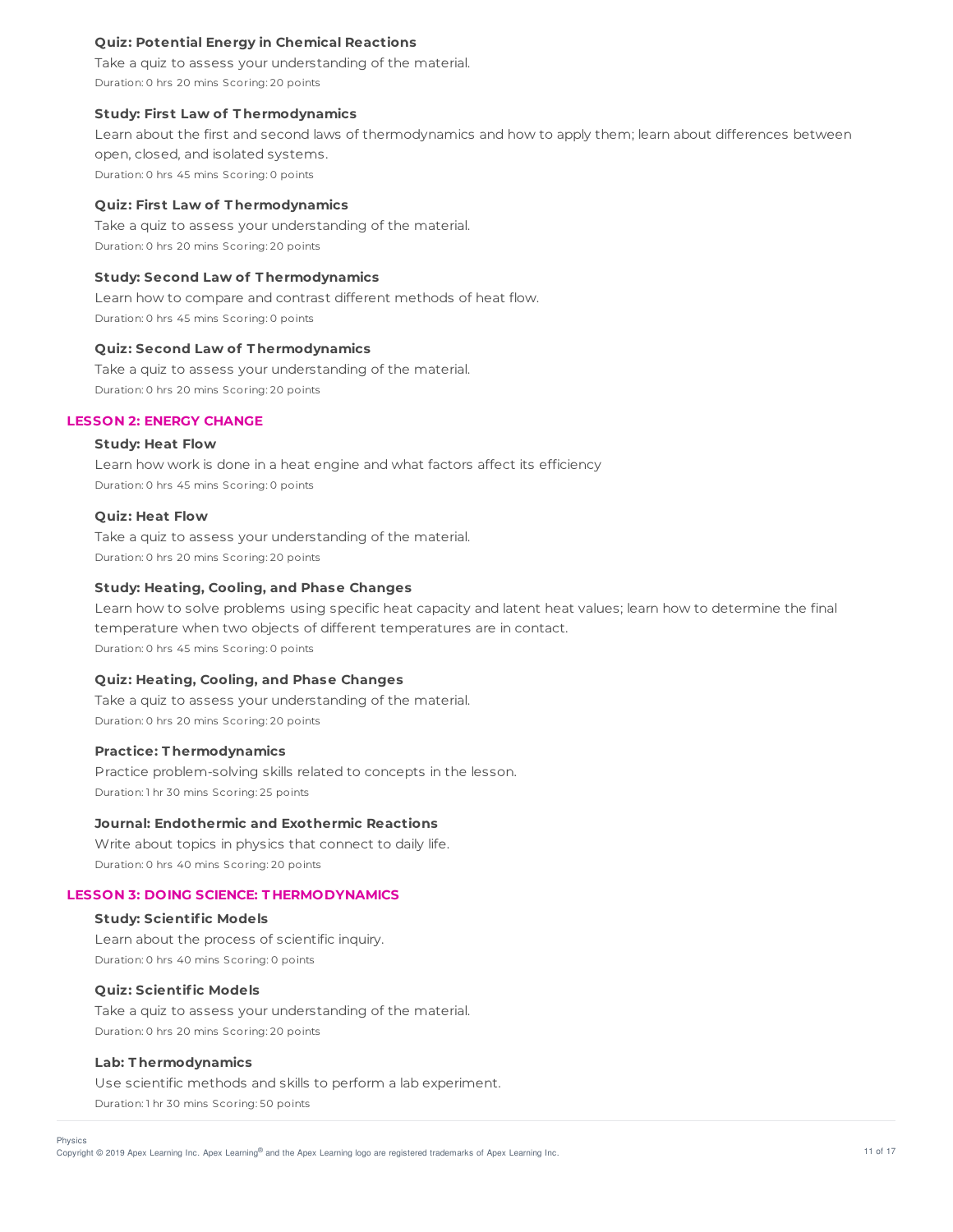#### **Discuss: T hermodynamics Lab**

Discuss the results of your lab. Duration: 0 hrs 20 mins Scoring: 15 points

#### **LESSON 4: T HERMODYNAMICS WRAP-UP**

# **Review: Unit Review**

Prepare for the unit test by reviewing key concepts and skills. Duration: 0 hrs 30 mins Scoring: 0 points

#### **T est (CS): Computer-Scored Unit T est**

Take a computer-scored test to assess what you have learned in this unit. Duration: 1 hr Scoring: 50 points

# **T est (T S): T eacher-Scored Unit T est**

Take a teacher-scored test to assess what you have learned in this unit. Duration: 1 hr Scoring: 50 points

# **UNIT 9: ELECTRICITY AND MAGNETISM**

#### **LESSON 1: ELECT RICIT Y**

#### **Study: Electrostatics**

Learn how to determine the force between two electric charges; learn how to calculate an electric field; learn how to use the right-hand rule to determine the direction of an electric force. Duration: 0 hrs 45 mins Scoring: 0 points

#### **Quiz: Electrostatics**

Take a quiz to assess your understanding of the material. Duration: 0 hrs 20 mins Scoring: 20 points

#### **Study: Electrical Potential and Capacitance**

Learn the difference between an electric field; potential energy; potential difference; and capacitance; learn how to perform calculations on electrical systems using these concepts. Duration: 0 hrs 45 mins Scoring: 0 points

#### **Quiz: Electrical Potential and Capacitance**

Take a quiz to assess your understanding of the material. Duration: 0 hrs 20 mins Scoring: 20 points

### **LESSON 2: ELECT RICAL CIRCUIT S**

### **Study: Current and Resistance**

Learn about relationships between current; voltage; resistance; and power; learn how to solve problems using Ohm's law and how to calculate energy dissipation in a resistor. Duration: 0 hrs 45 mins Scoring: 0 points

### **Quiz: Current and Resistance**

Take a quiz to assess your understanding of the material. Duration: 0 hrs 20 mins Scoring: 20 points

#### **Study: Series Circuits**

Learn how to diagram series circuits; learn how to determine the current; resistance; or voltage in a circuit; differentiate between complete; open; and short circuits. Duration: 0 hrs 45 mins Scoring: 0 points

# **Quiz: Series Circuits**

Physics

Take a quiz to assess your understanding of the material. Duration: 0 hrs 20 mins Scoring: 20 points

#### **Study: Parallel and Combined Circuits**

Learn how to diagram parallel and combined circuits; learn how to determine the current; resistance; or voltage in a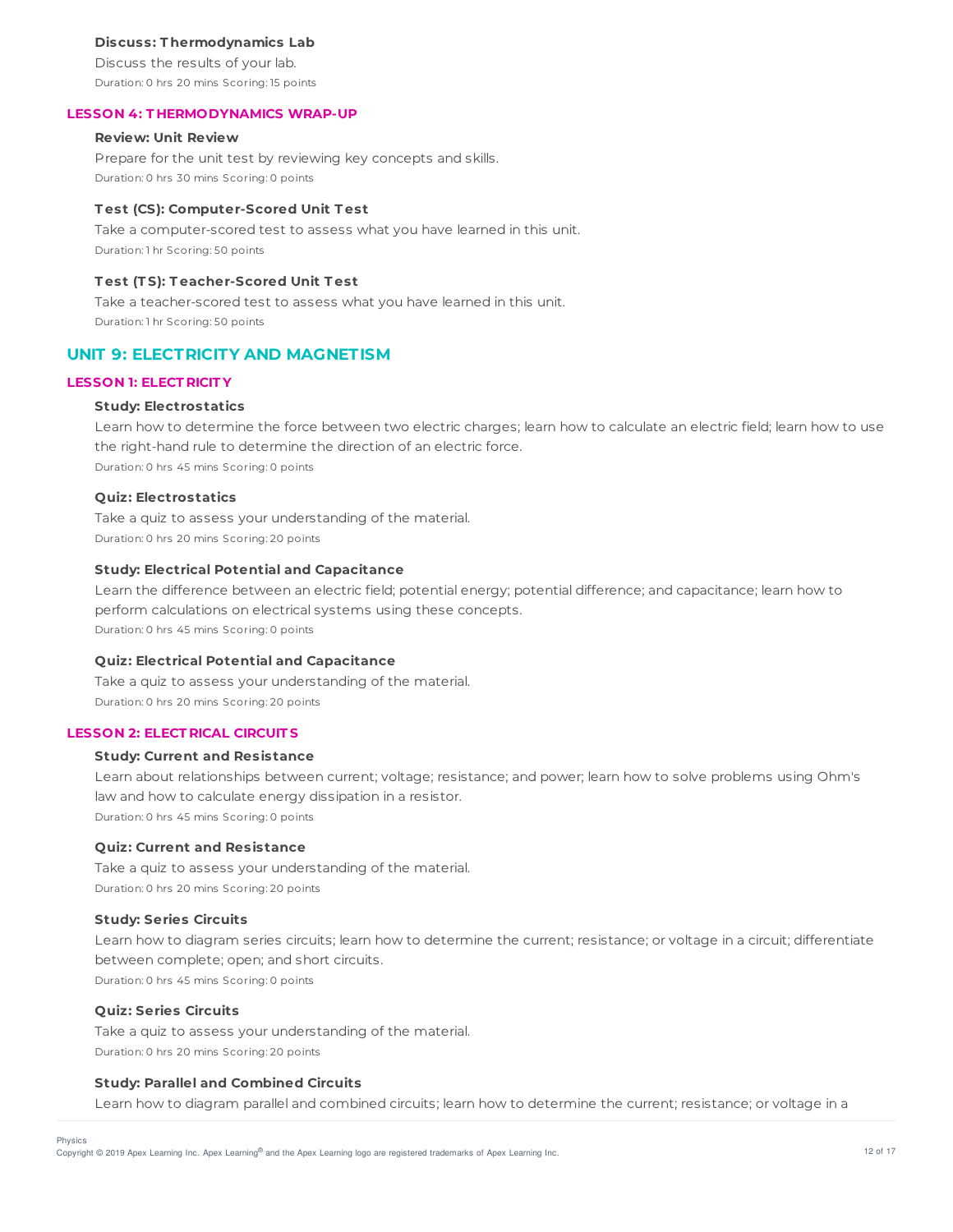parallel circuit. Duration: 0 hrs 45 mins Scoring: 0 points

#### **Quiz: Parallel and Combined Circuits**

Take a quiz to assess your understanding of the material. Duration: 0 hrs 20 mins Scoring: 20 points

### **Journal: Circuits in Your Home**

Write about topics in physics that connect to daily life. Duration: 0 hrs 40 mins Scoring: 20 points

### **LESSON 3: MAGNET ISM AND ELECT ROMAGNET ISM**

# **Study: Magnetism**

Learn about properties of magnetic fields. Duration: 0 hrs 45 mins Scoring: 0 points

#### **Quiz: Magnetism**

Take a quiz to assess your understanding of the material. Duration: 0 hrs 20 mins Scoring: 20 points

#### **Study: Electromagnetism**

Learn how magnetic fields can produce electric fields, and vice versa; learn about properties of electromagnetic waves. Duration: 0 hrs 45 mins Scoring: 0 points

#### **Quiz: Electromagnetism**

Take a quiz to assess your understanding of the material. Duration: 0 hrs 20 mins Scoring: 20 points

### **Practice: Electricity and Magnetism**

Practice problem-solving skills related to concepts in the lesson. Duration: 1 hr 30 mins Scoring: 25 points

# **LESSON 4: DOING SCIENCE: ELECT RICIT Y AND MAGNET ISM**

#### **Study: T esting Scientific Solutions**

Learn about the process of scientific inquiry. Duration: 0 hrs 40 mins Scoring: 0 points

# **Quiz: T esting Scientific Solutions**

Take a quiz to assess your understanding of the material. Duration: 0 hrs 20 mins Scoring: 20 points

### **Lab: Circuit Building**

Use scientific methods and skills to perform a lab experiment. Duration: 1 hr 30 mins Scoring: 50 points

#### **Discuss: Circuit Building**

Discuss the results of your lab. Duration: 0 hrs 20 mins Scoring: 15 points

#### **LESSON 5: ELECT RICIT Y AND MAGNET ISM WRAP-UP**

#### **Review: Unit Review**

Prepare for the unit test by reviewing key concepts and skills. Duration: 0 hrs 30 mins Scoring: 0 points

### **T est (CS): Computer-Scored Unit T est**

Take a computer-scored test to assess what you have learned in this unit. Duration: 1 hr Scoring: 50 points

#### **T est (T S): T eacher-Scored Unit T est**

Copyright © 2019 Apex Learning Inc. Apex Learning® and the Apex Learning logo are registered trademarks of Apex Learning Inc. <br>Copyright © 2019 Apex Learning Inc. Apex Learning® and the Apex Learning Iogo are registered tr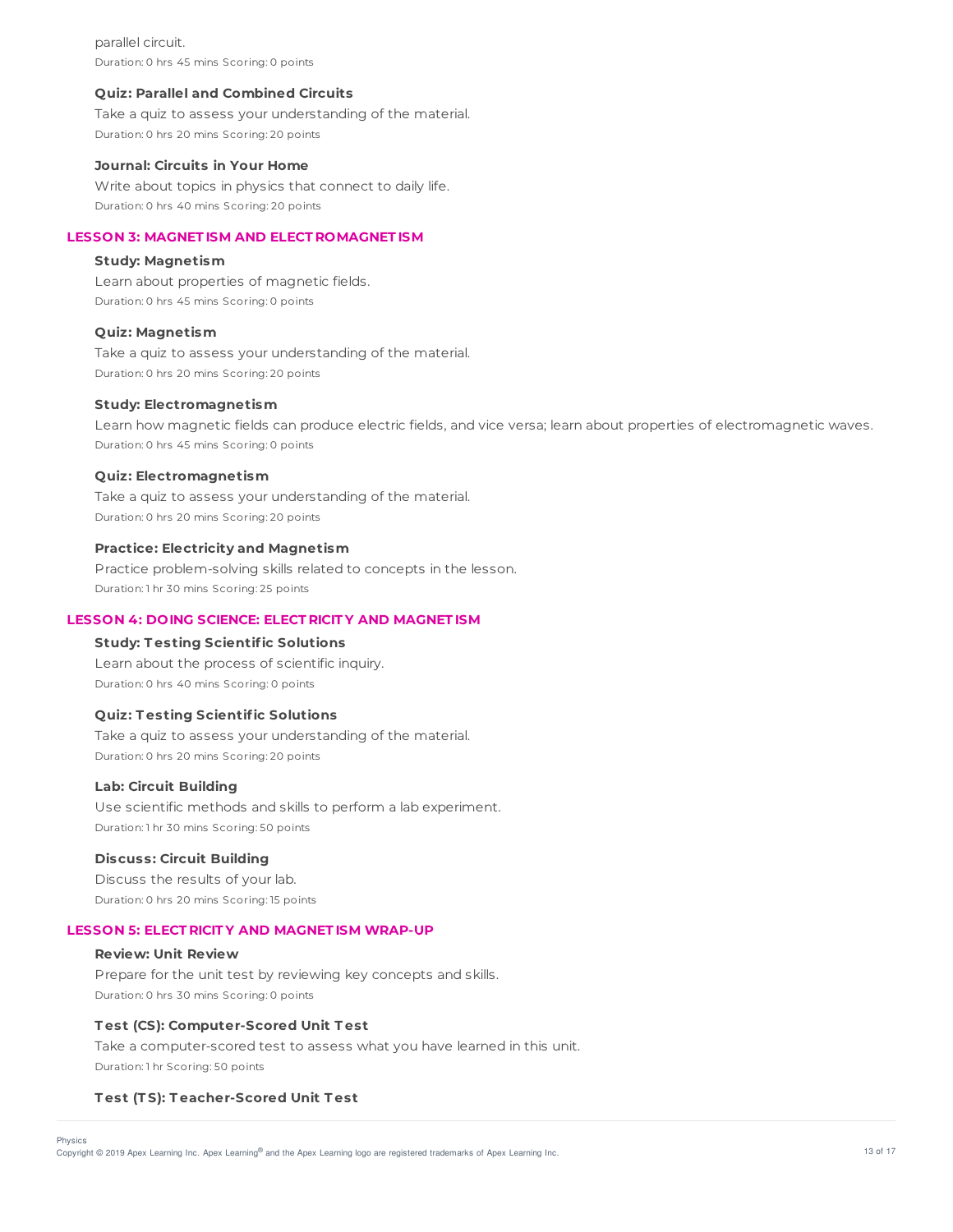Take a teacher-scored test to assess what you have learned in this unit. Duration: 1 hr Scoring: 50 points

# **UNIT 10: WAVES**

# **LESSON 1: INT RODUCT ION T O WAVE MOT ION**

#### **Study: Introduction to Waves**

Learn about different types of waves; about properties of waves; and about how waves move; learn how to solve problems involving wave speed; frequency; and wavelength. Duration: 0 hrs 45 mins Scoring: 0 points

## **Quiz: Introduction to Waves**

Take a quiz to assess your understanding of the material. Duration: 0 hrs 20 mins Scoring: 20 points

#### **Study: Wave Interactions**

Learn about how waves interact with media and with other waves; learn the differences between constructive and deconstructive interference. Duration: 0 hrs 45 mins Scoring: 0 points

### **Quiz: Wave Interactions**

Take a quiz to assess your understanding of the material. Duration: 0 hrs 20 mins Scoring: 20 points

# **LESSON 2: SOUND AND LIGHT**

### **Study: Sound**

Learn about the properties of sound waves; about the Doppler effect with respect to sound waves; and about practical applications of sound waves in technology and engineering.

Duration: 0 hrs 45 mins Scoring: 0 points

# **Quiz: Sound**

Take a quiz to assess your understanding of the material. Duration: 0 hrs 20 mins Scoring: 20 points

#### **Study: Light**

Learn about the regions of the electromagnetic spectrum and how electromagnetic waves travel; learn how to solve problems involving electromagnetic wave speed; frequency; and wavelength; learn about engineering applications of electromagnetic waves.

Duration: 0 hrs 45 mins Scoring: 0 points

# **Quiz: Light**

Take a quiz to assess your understanding of the material. Duration: 0 hrs 20 mins Scoring: 20 points

# **Journal: Sounds You Hear**

Write about topics in physics that connect to daily life. Duration: 0 hrs 40 mins Scoring: 20 points

#### **LESSON 3: OPT ICS**

#### **Study: Introduction to Optics**

Learn how to draw and interpret ray diagrams; learn about the process of image formation; learn how light reflects and refracts.

Duration: 0 hrs 45 mins Scoring: 0 points

#### **Quiz: Introduction to Optics**

Take a quiz to assess your understanding of the material.

Duration: 0 hrs 20 mins Scoring: 20 points

#### **Study: Lenses and Mirrors**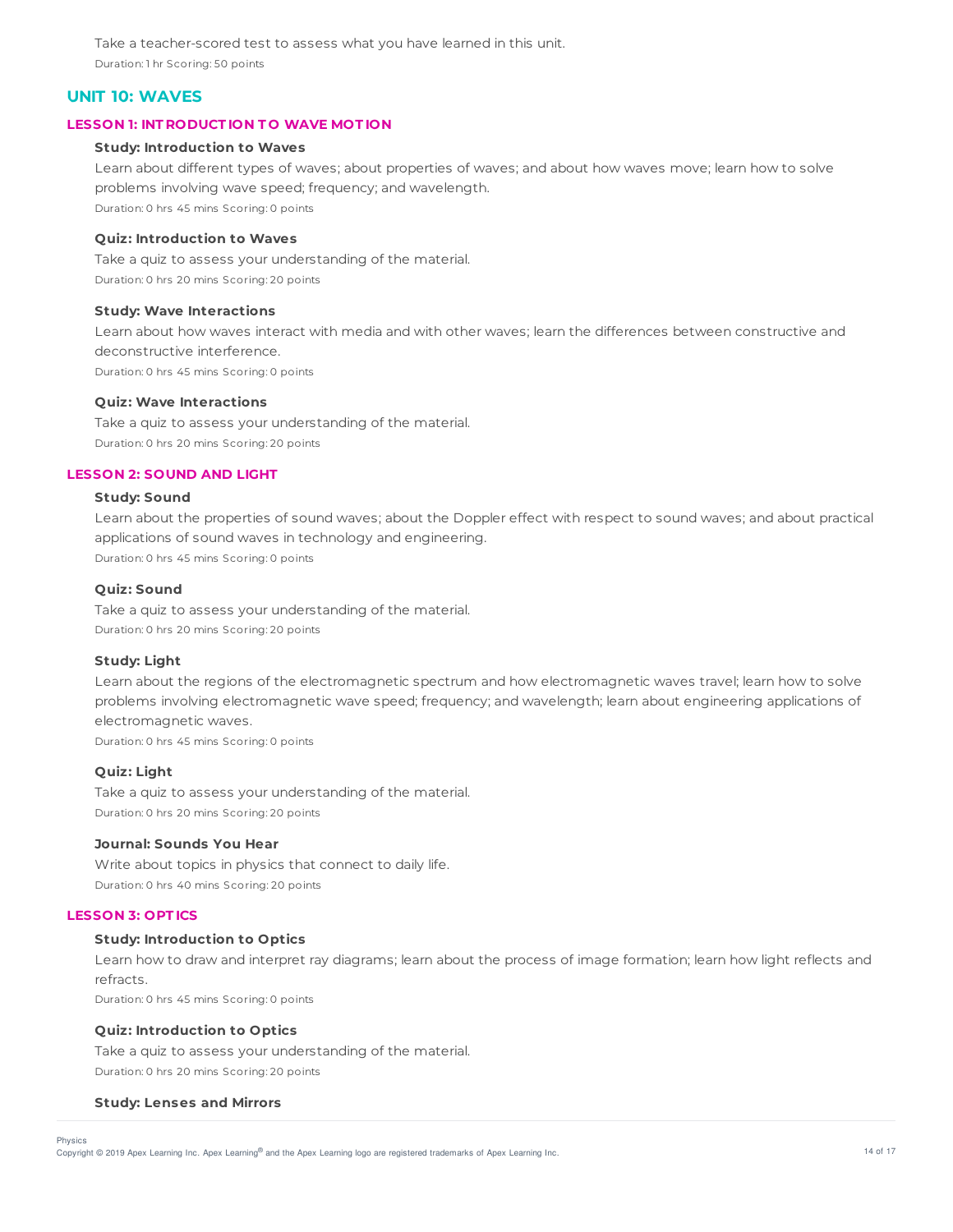Learn how to solve problems using lens and mirror equations. Duration: 0 hrs 45 mins Scoring: 0 points

#### **Quiz: Lenses and Mirrors**

Take a quiz to assess your understanding of the material. Duration: 0 hrs 20 mins Scoring: 20 points

#### **Practice: Waves**

Practice problem-solving skills related to concepts in the lesson. Duration: 1 hr 30 mins Scoring: 25 points

### **LESSON 4: DOING SCIENCE: WAVES**

## **Study: Applications of Electromagnetic Radiation**

Learn about the process of scientific inquiry. Duration: 0 hrs 40 mins Scoring: 0 points

# **Quiz: Applications of Electromagnetic Radiation**

Take a quiz to assess your understanding of the material. Duration: 0 hrs 20 mins Scoring: 20 points

#### **Lab: Optics**

Use scientific methods and skills to perform a lab experiment. Duration: 1 hr 30 mins Scoring: 50 points

### **Discuss: Optics Lab**

Discuss the results of your lab. Duration: 0 hrs 20 mins Scoring: 15 points

#### **LESSON 5: WAVES WRAP-UP**

# **Review: Unit Review**

Prepare for the unit test by reviewing key concepts and skills. Duration: 0 hrs 30 mins Scoring: 0 points

#### **T est (CS): Computer-Scored Unit T est**

Take a computer-scored test to assess what you have learned in this unit. Duration: 1 hr Scoring: 50 points

# **T est (T S): T eacher-Scored Unit T est**

Take a teacher-scored test to assess what you have learned in this unit. Duration: 1 hr Scoring: 50 points

# **UNIT 11: MODERN PHYSICS**

#### **LESSON 1: NUCLEAR PHYSICS**

#### **Study: Nuclear Structure**

Learn how competing forces within the nucleus determine its stability; learn how to differentiate between nuclear and chemical reactions; learn how to apply Einstein's mass-energy equivalence formula to nuclear reactions. Duration: 0 hrs 45 mins Scoring: 0 points

#### **Quiz: Nuclear Structure**

Take a quiz to assess your understanding of the material. Duration: 0 hrs 20 mins Scoring: 20 points

#### **Study: Radioactivity and Half-Life**

Learn about the processes of radioactive decay and the factors that determine the level of danger from various radiation sources; learn how to solve problems using half-life calculations; learn about useful and peaceful applications for nuclear processes.

Duration: 0 hrs 45 mins Scoring: 0 points

Physics

Copyright © 2019 Apex Learning Inc. Apex Learning® and the Apex Learning logo are registered trademarks of Apex Learning Inc. 49. Apex Learning Inc. 49. Apex Learning Inc. 49. Appx 15 of 17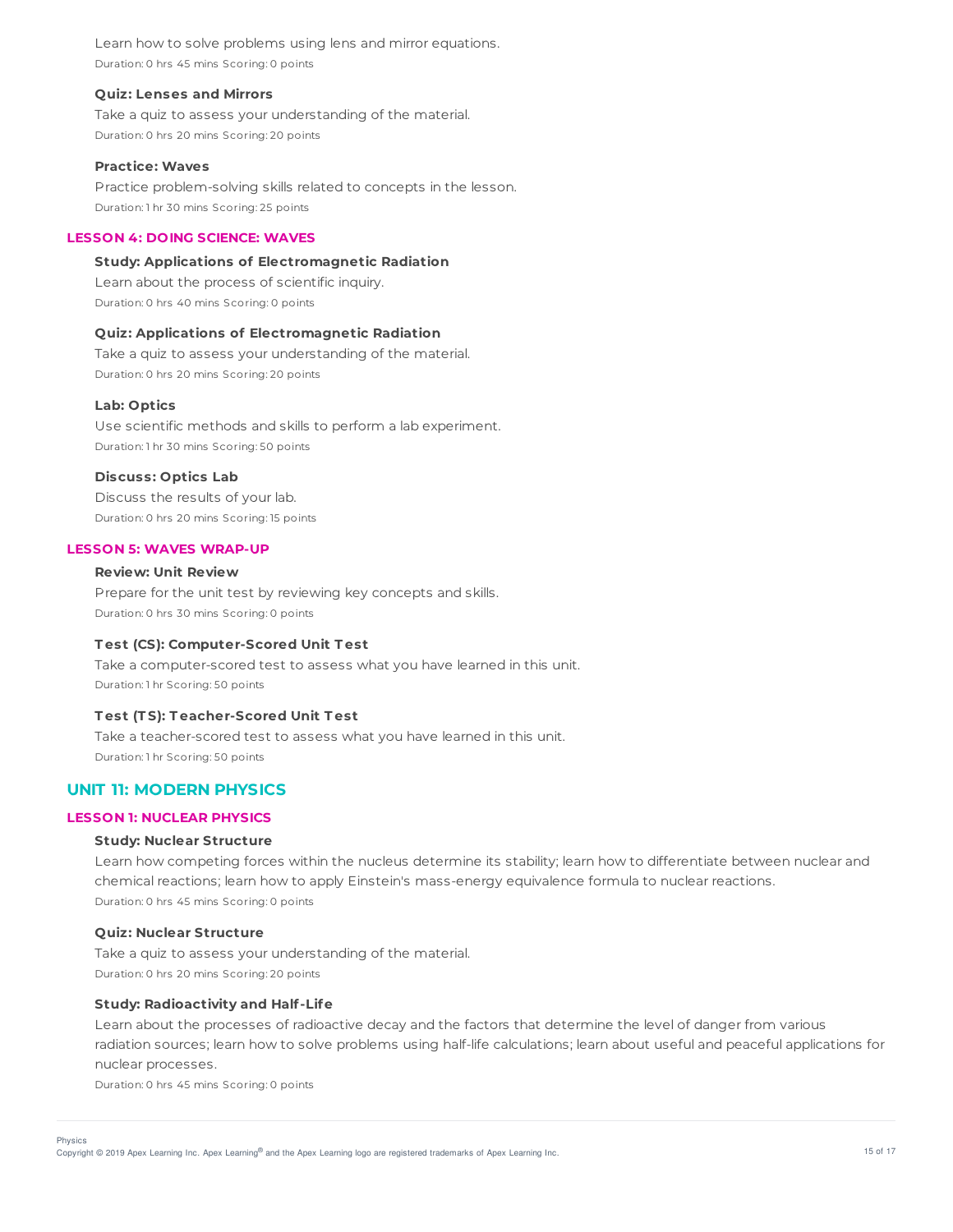### **Quiz: Radioactivity and Half-Life**

Take a quiz to assess your understanding of the material. Duration: 0 hrs 20 mins Scoring: 20 points

#### **Study: Fission and Fusion**

Learn about fission and fusion; learn about common examples of each; learn how forces in the nucleus affect the likelihood of fission or fusion occurring. Duration: 0 hrs 45 mins Scoring: 0 points

### **Quiz: Fission and Fusion**

Take a quiz to assess your understanding of the material. Duration: 0 hrs 20 mins Scoring: 20 points

#### **LESSON 2: QUANT UM PHYSICS**

### **Study: Atomic Physics and Quantization**

Learn about the dual nature of light and key experiments that led to the current understanding of the nature of light; learn about the concept of quantization. Duration: 0 hrs 45 mins Scoring: 0 points

### **Quiz: Atomic Physics and Quantization**

Take a quiz to assess your understanding of the material. Duration: 0 hrs 20 mins Scoring: 20 points

#### **Study: Introduction to Relativity**

Learn about the importance of the concept of relativity and the difference between general and special relativity; learn about the connection between Newton's laws and Einstein's special theory of relativity; learn about the difference between quantum and Newtonian mechanics. Duration: 0 hrs 45 mins Scoring: 0 points

# **Quiz: Introduction to Relativity**

Take a quiz to assess your understanding of the material. Duration: 0 hrs 20 mins Scoring: 20 points

## **LESSON 3: COSMOLOGY**

# **Study: Cosmology**

Learn about the development of the big bang theory. Duration: 0 hrs 45 mins Scoring: 0 points

#### **Quiz: Cosmology**

Take a quiz to assess your understanding of the material. Duration: 0 hrs 20 mins Scoring: 20 points

#### **Journal: What Do You T hink about the Big Bang?**

Write about topics in physics that connect to daily life. Duration: 0 hrs 40 mins Scoring: 20 points

#### **Practice: Modern Physics**

Practice problem-solving skills related to concepts in the lesson. Duration: 1 hr 30 mins Scoring: 25 points

## **LESSON 4: DOING SCIENCE: MODERN PHYSICS**

#### **Study: Evaluating Scientific Claims**

Learn about the process of scientific inquiry. Duration: 0 hrs 40 mins Scoring: 0 points

## **Quiz: Evaluating Scientific Claims**

Take a quiz to assess your understanding of the material.

Duration: 0 hrs 20 mins Scoring: 20 points